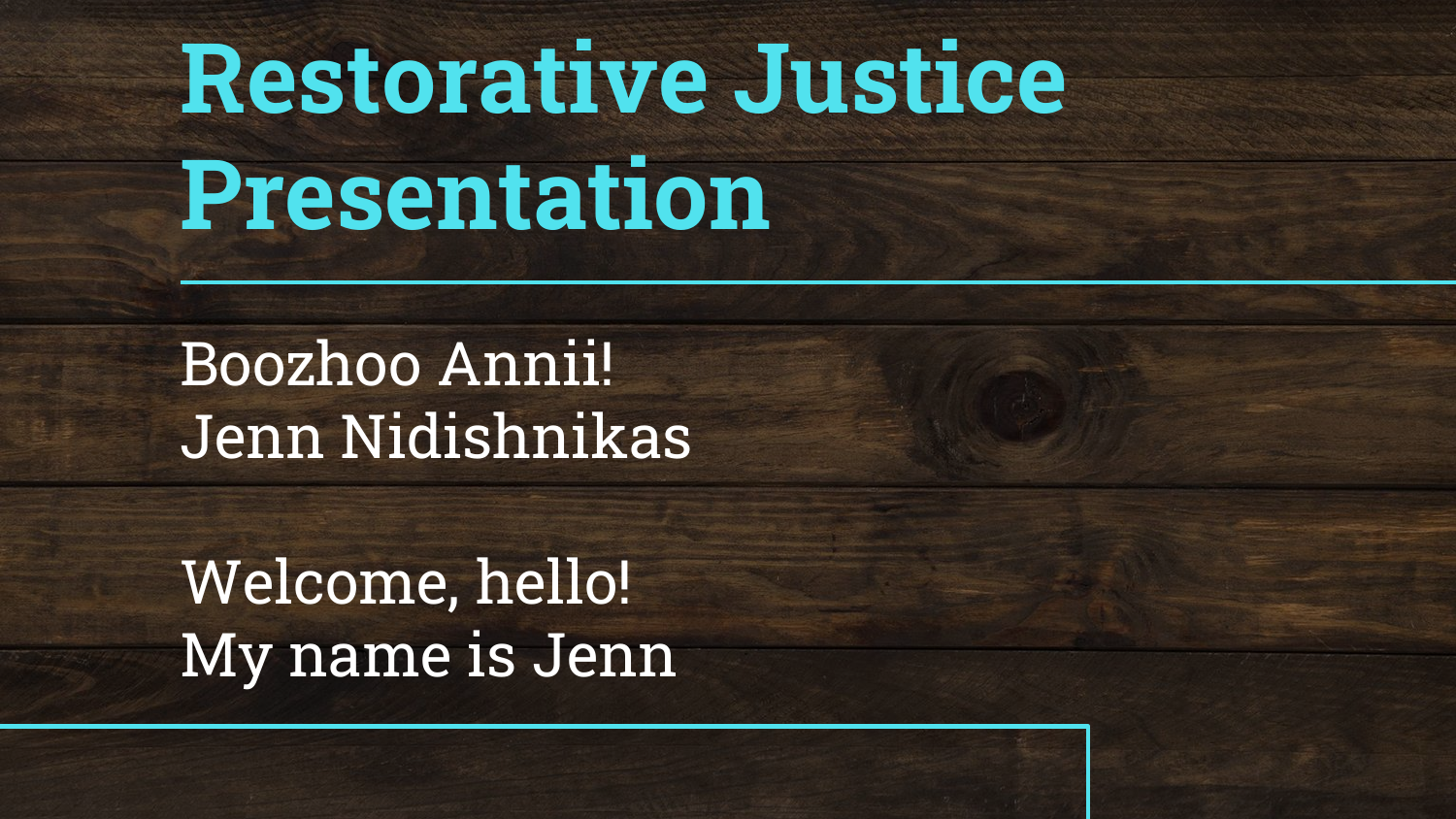

"Restorative justice views crime as more than breaking the law – it also causes harm to people, relationships, and the community. So a just response must address those harms as well as the wrongdoing. If the parties are willing, the best way to do this is to help them meet to discuss those harms and how to about bring resolution."

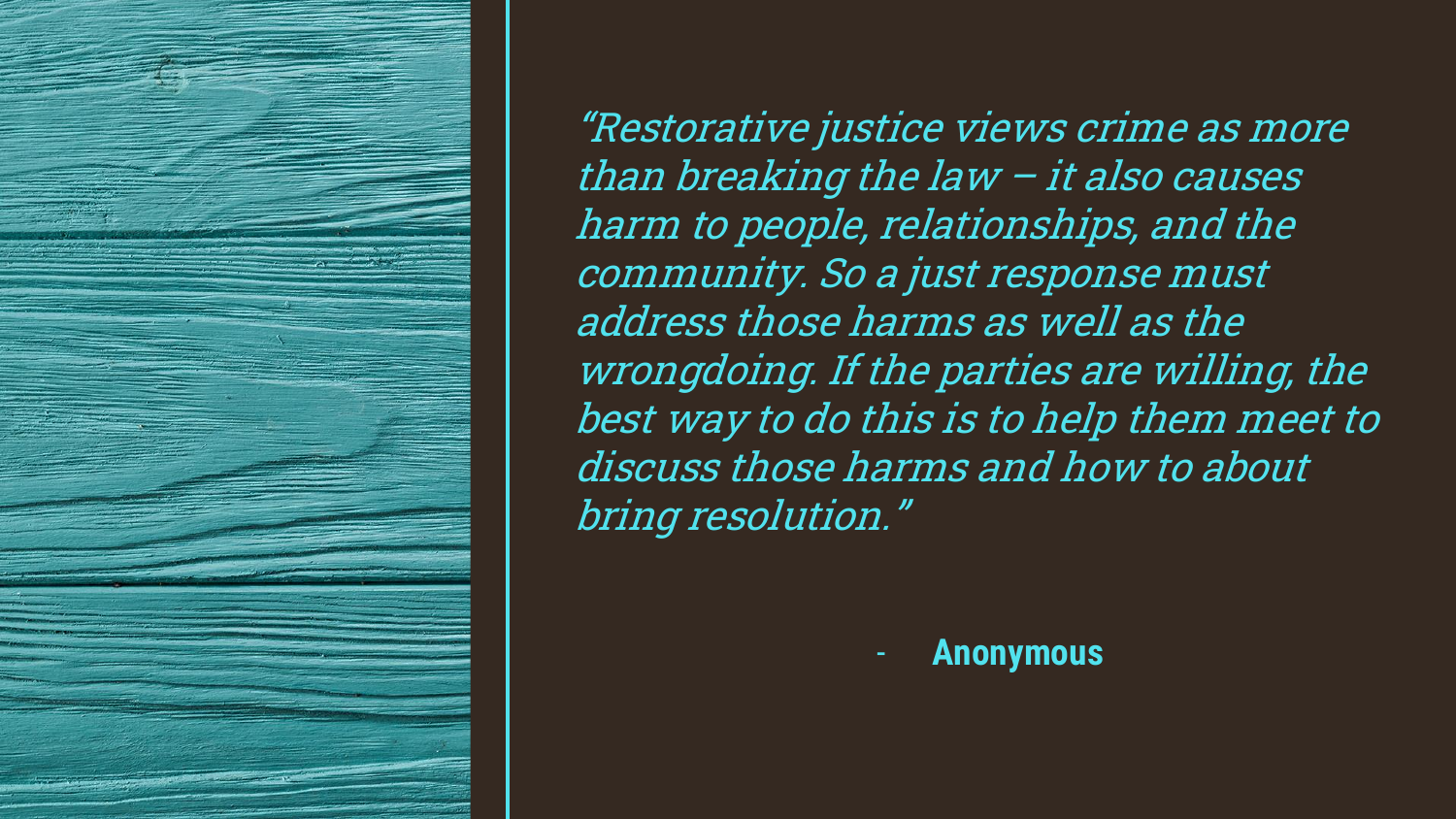## **Restorative Justice Theory**

Restorative Justice is a theory of justice that emphasizes repairing the harm caused by criminal behaviour. It is best accomplished through cooperative processes that allow all willing participants to meet, although other approaches are available when that is impossible. This can lead to transformation of people, relationships and communities.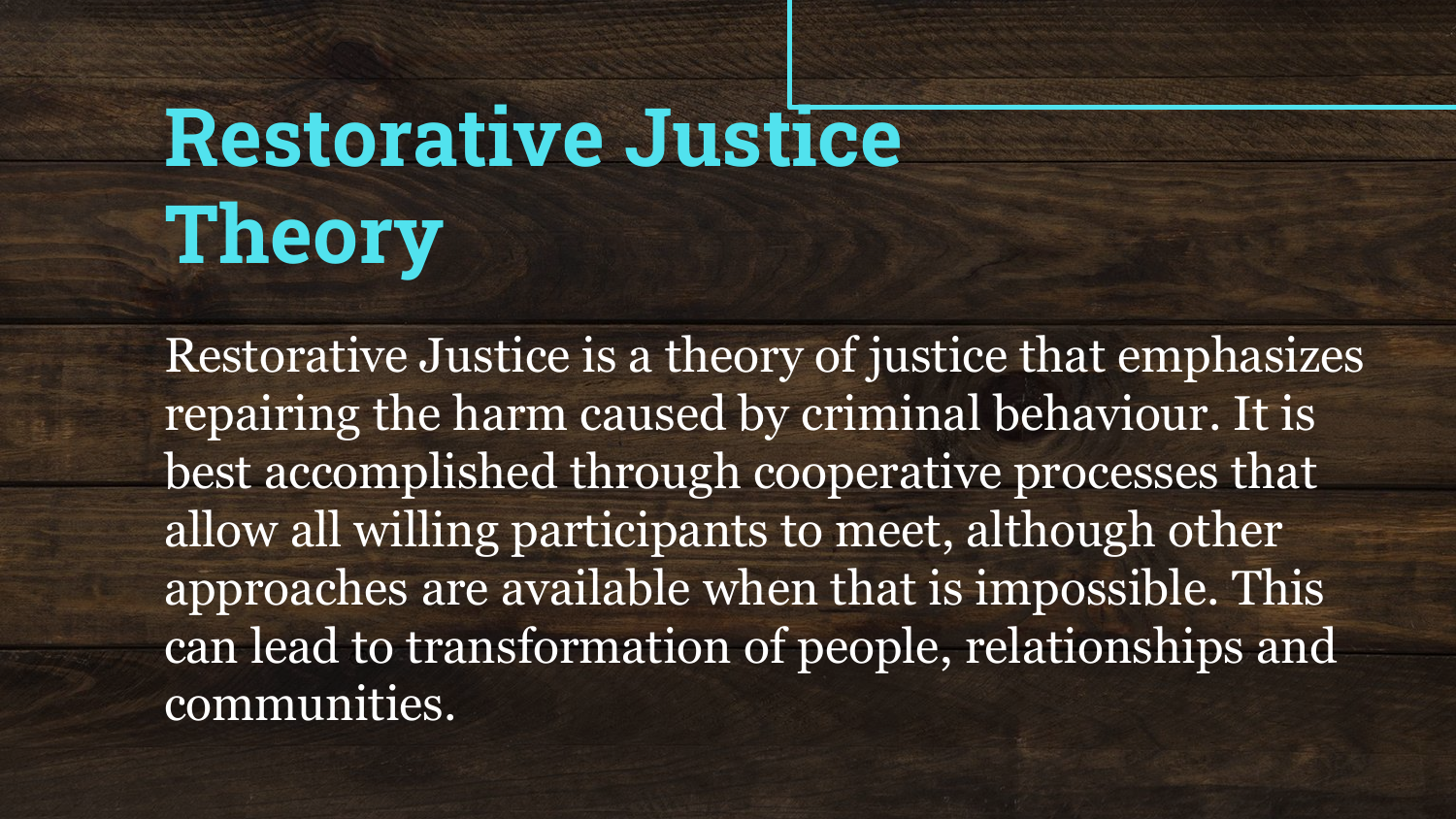### **Big Ideas of Restorative Justice**

**Repair**

**Encounter**

#### **Transformation**

crime causes harm and justice requires repairing that harm

best way to determine how to do that is to have the parties decide together

this can cause fundamental changes in people, relationships and communities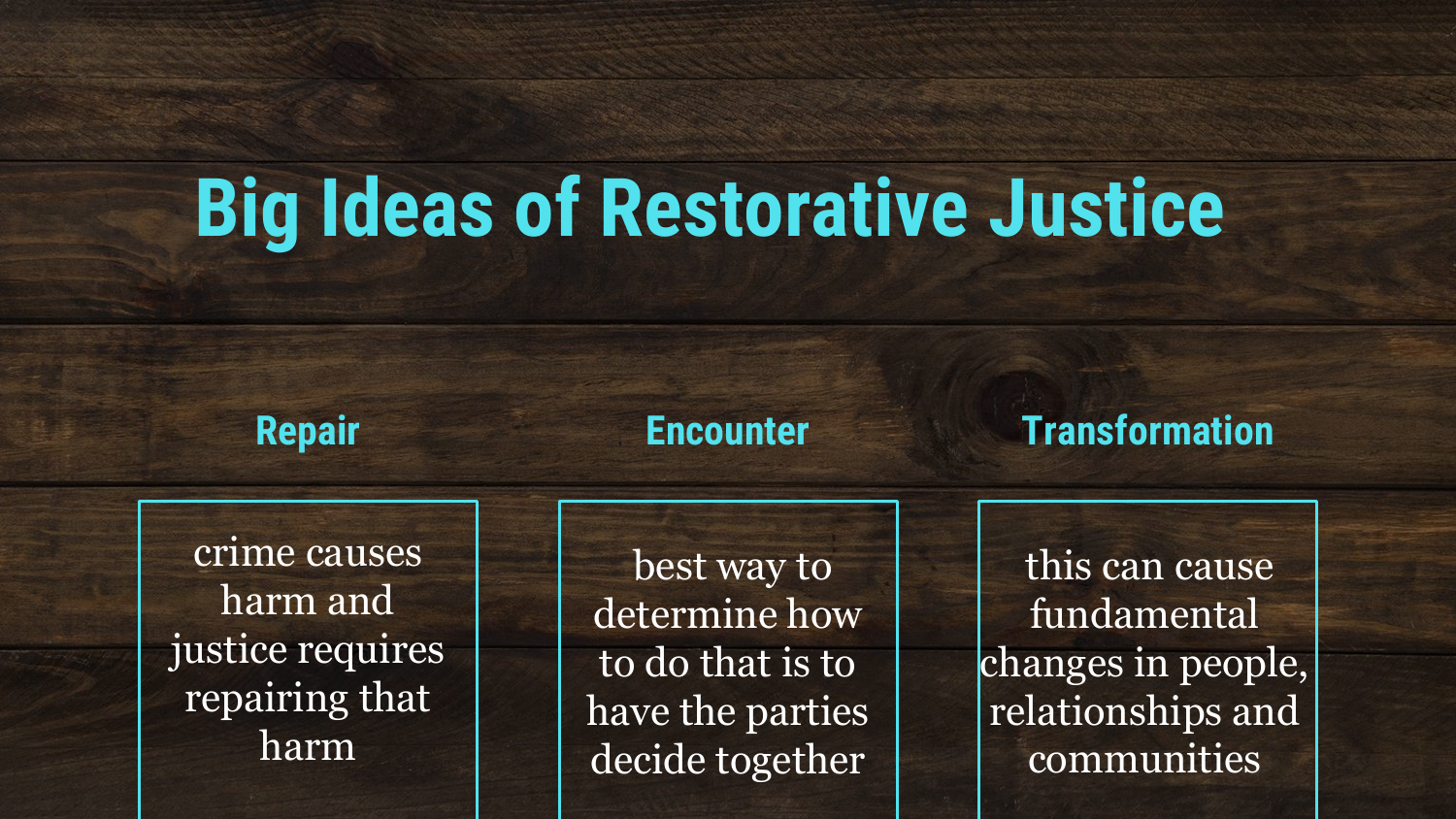## **Let's Discuss...**

What is the current way of dealing with justice in your facility?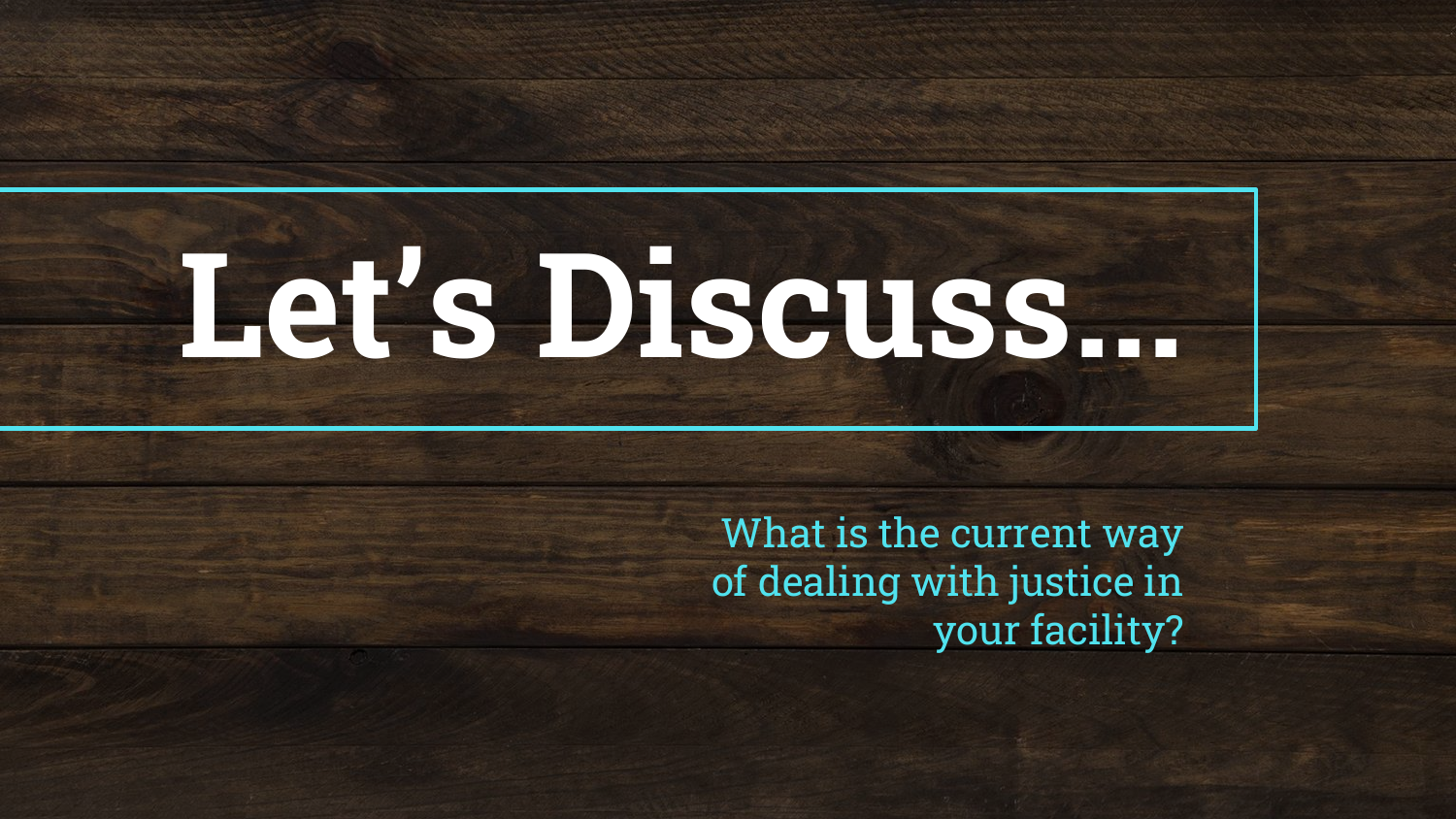### **The Foundational Principles of Restorative Justice**

#### **Number 1**

harm

#### **Number 2**

#### Crime causes harm and justice should focus on repairing that

The people most affected by the crime should be able to participate in its resolution

#### **Number 3**

The responsibility falls on the perpetrator to make amends and ensure the victim feels heard and whole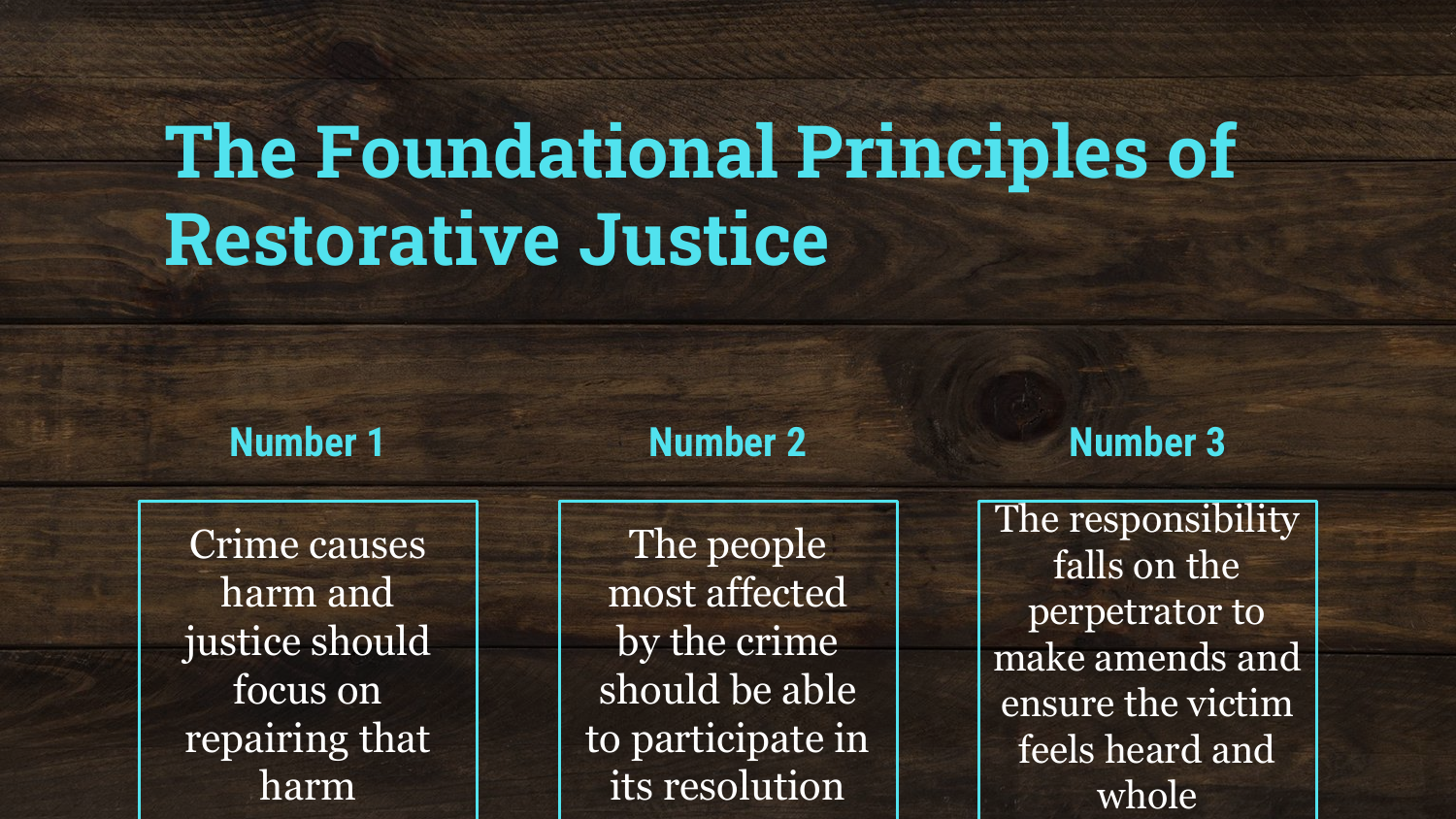## **Let's Discuss...**

Do you agree or disagree with this way of thinking? Explain your perspective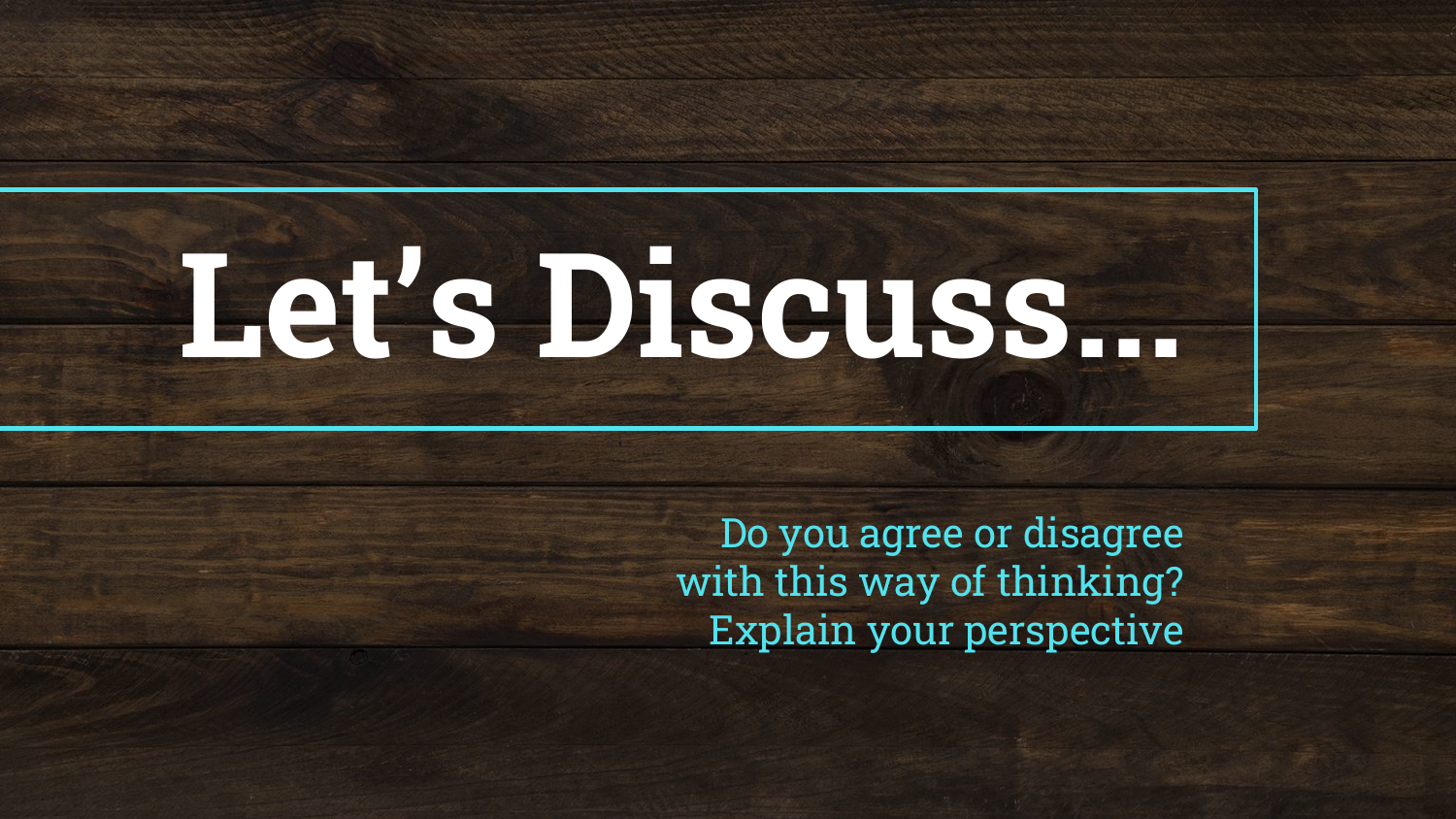### **Four Main Components of Restorative Justice**





#### **Inclusion Encountering**

Of all parties

#### The other side

**Making Amends**

For the harm

#### **Reintegration**

Of the parties into their communities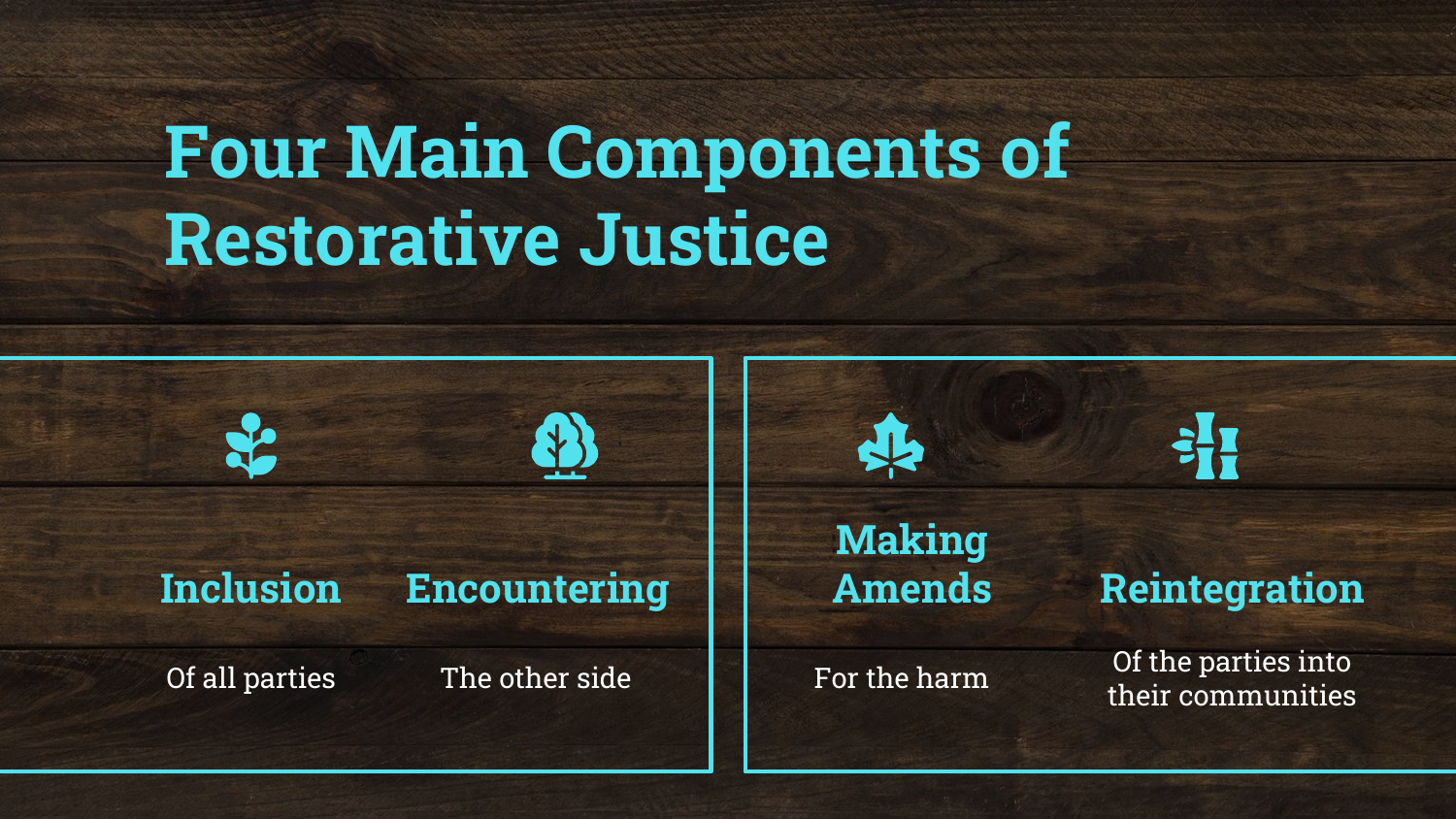## **Let's Discuss...**

Could this be a new strategy used at your facility? Explain how you would integrate this into you policy and procedures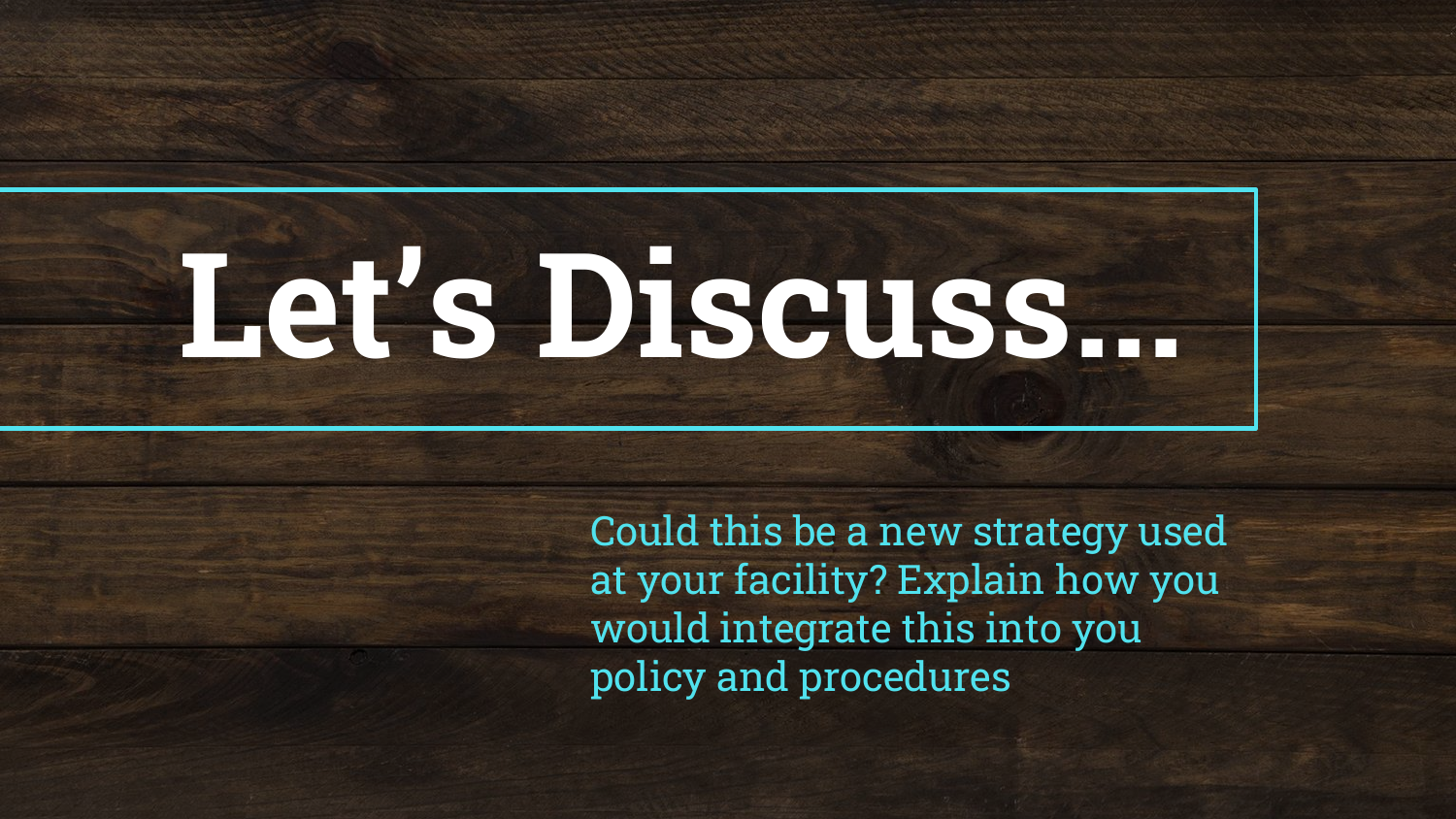# **Questions?**

I will happily answer questions regarding Restorative Justice